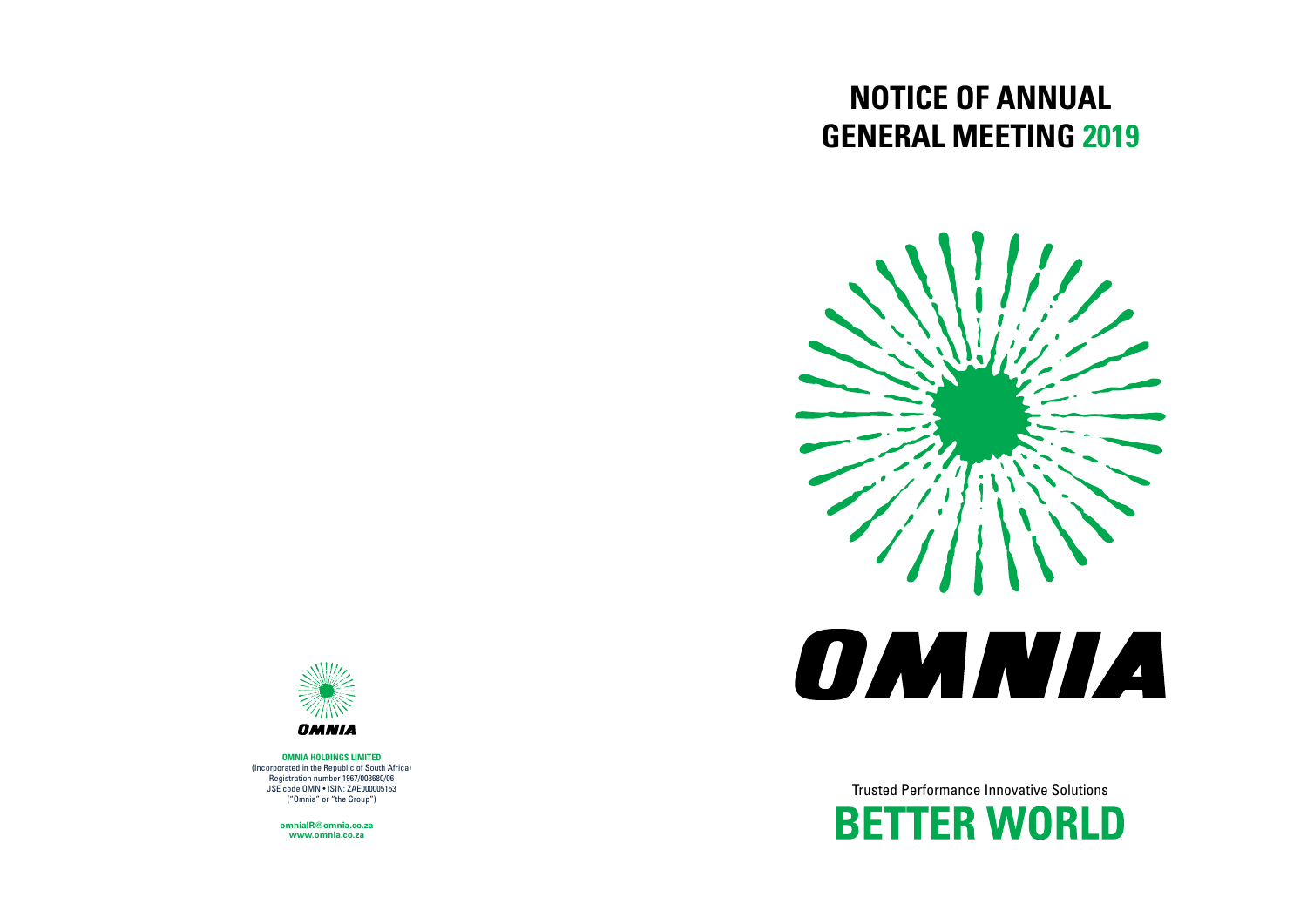| $\overline{2}$ |  |
|----------------|--|
| $\overline{4}$ |  |
| 10             |  |
| 13             |  |
| 15             |  |
| 16             |  |
| <b>IBC</b>     |  |

CONTENTS

| <b>REVENUE UP 7% TO</b>                                                      | <b>OPERATING PROFIT DOWN</b>                                                                                                             | LETTER TO SHAREHOLDERS                                                                                                                                                                                                                                                                                                                                                                                                                                                                                                                                                                                                                                                                                                                                                                                                                                                                                                                                                                                                                                                                |            |
|------------------------------------------------------------------------------|------------------------------------------------------------------------------------------------------------------------------------------|---------------------------------------------------------------------------------------------------------------------------------------------------------------------------------------------------------------------------------------------------------------------------------------------------------------------------------------------------------------------------------------------------------------------------------------------------------------------------------------------------------------------------------------------------------------------------------------------------------------------------------------------------------------------------------------------------------------------------------------------------------------------------------------------------------------------------------------------------------------------------------------------------------------------------------------------------------------------------------------------------------------------------------------------------------------------------------------|------------|
| A<br><b>R18 628 MILLION</b>                                                  | 98% TO R24 MILLION                                                                                                                       | NOTICE OF ANNUAL GENERAL MEETING                                                                                                                                                                                                                                                                                                                                                                                                                                                                                                                                                                                                                                                                                                                                                                                                                                                                                                                                                                                                                                                      |            |
|                                                                              |                                                                                                                                          | ABBREVIATED CURRICULA VITAE                                                                                                                                                                                                                                                                                                                                                                                                                                                                                                                                                                                                                                                                                                                                                                                                                                                                                                                                                                                                                                                           |            |
|                                                                              |                                                                                                                                          | <b>BACKGROUND INFORMATION</b>                                                                                                                                                                                                                                                                                                                                                                                                                                                                                                                                                                                                                                                                                                                                                                                                                                                                                                                                                                                                                                                         | 13         |
| <b>LOSS BEFORE TAX</b>                                                       | <b>LOSS AFTER TAX</b>                                                                                                                    | <b>FORM OF PROXY</b>                                                                                                                                                                                                                                                                                                                                                                                                                                                                                                                                                                                                                                                                                                                                                                                                                                                                                                                                                                                                                                                                  | 15         |
|                                                                              |                                                                                                                                          | NOTES TO THE PROXY                                                                                                                                                                                                                                                                                                                                                                                                                                                                                                                                                                                                                                                                                                                                                                                                                                                                                                                                                                                                                                                                    | 16         |
| OF R414 MILLION                                                              | OF R407 MILLION                                                                                                                          | <b>CONTACT INFORMATION</b>                                                                                                                                                                                                                                                                                                                                                                                                                                                                                                                                                                                                                                                                                                                                                                                                                                                                                                                                                                                                                                                            | <b>IBC</b> |
| <b>BASIC EARNINGS PER</b><br><b>SHARE OF (609 LOSS)</b><br><b>CENTS</b>      | <b>HEADLINE EARNINGS</b><br>PER SHARE OF (112 LOSS)<br><b>CENTS</b>                                                                      | In 1980 Omnia listed on the JSE Limited (JSE) and is incorporated and domiciled in the Republic of South Africa. Omnia is a diversified<br>chemicals group that supplies chemicals, manufactured and technology-based products as well as specialised services and solutions<br>for the agriculture, mining and chemical applications industries. Using technical innovation combined with intellectual capital, Omnia<br>leverages the expertise of 4 755 employees working in 48 countries to add value for customers at every stage of the sourcing<br>manufacturing, supply and service chain. With its vision of leaving a Better World as a footprint, the Group's solutions promote the<br>responsible use of chemicals for health and safety, always assessing any potential environmental impact and ensuring a shift towards<br>cleaner technologies. The subsidiaries of the Group are also involved in the development, manufacture, distribution and sale of mining<br>explosives and accessories, fertilizers, speciality fertilizers, mining and industrial chemicals. |            |
| <b>ORO AGRI</b><br><b>ACQUISITION</b><br><b>EFFECTIVE FROM</b><br>1 MAY 2018 | <b>NITROPHOSPHATE</b><br><b>PLANT AT SASOLBURG</b><br><b>COMMISSIONED</b><br><b>24 MARCH 2019</b>                                        |                                                                                                                                                                                                                                                                                                                                                                                                                                                                                                                                                                                                                                                                                                                                                                                                                                                                                                                                                                                                                                                                                       |            |
| <b>BBBEE RATING</b><br><b>LEVEL 3</b>                                        | <b>GROUP</b><br><b>RECORDABLE CASE</b><br>$\begin{array}{c} \times \rightarrow \\ \times \rightarrow \end{array}$<br><b>RATE OF 0.36</b> |                                                                                                                                                                                                                                                                                                                                                                                                                                                                                                                                                                                                                                                                                                                                                                                                                                                                                                                                                                                                                                                                                       |            |
| <b>CAPITAL RESTRUCTURE</b><br>AND R2 BILLION<br>$\overline{\mathsf{R}}$      |                                                                                                                                          |                                                                                                                                                                                                                                                                                                                                                                                                                                                                                                                                                                                                                                                                                                                                                                                                                                                                                                                                                                                                                                                                                       |            |

# **FINANCIAL FEATURES**

RIGHTS ISSUE ON TRACK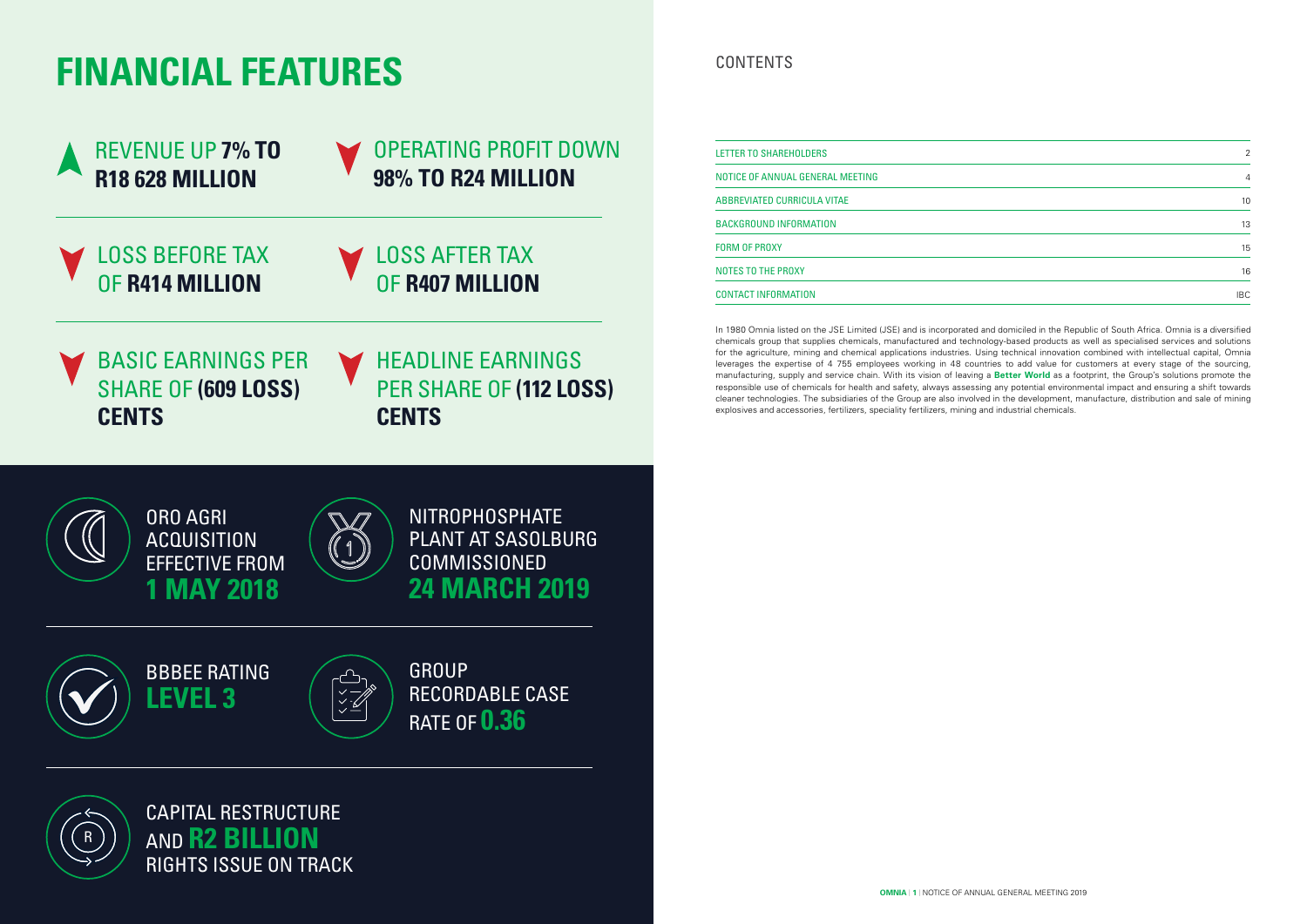# LETTER TO SHAREHOLDERS

#### DEAR SHAREHOLDERS

The current financial year experienced adverse market conditions, marked by droughts and late rains, a volatile rand currency, changes in the local and international mining industry, and overall difficult global trading conditions.

South Africa found itself in an economic recession in 2018. The 2018 recession spanned the first half of the financial year, recovering in the second half with overall annual growth at 0.8% driven by the growth of the finance and business services industries. However, the core markets within which Omnia trades, agriculture and mining, were worst impacted, creating a highly cost-conscious customer with low liquidity. The agriculture sector had a difficult year, registering a contraction of 4.8%. A slowdown in the production of field crops and horticultural products stunted growth in the first two quarters.

Globally, agriculture commodities remain in a cycle of lower prices, placing pressure on input supplier margins and volumes. In African markets, the low agriculture commodity prices impacted on farmers' ability to settle their debt and also made farmers more susceptible to using inexpensive input supplies. Overall Omnia's trade in the international markets is subject to economic and currency development, apart from specific industry sector challenges similar to that of South Africa. Omnia's international agriculture businesses are well established in the countries where it has a physical presence (Zambia, Zimbabwe, Mozambique, Brazil and Australia) while the southern African region is supported by sales directly from manufacturing facilities in South Africa.

The Zimbabwean budget deficit increased in 2018, worsening liquidity shortages. The introduction of an electronic clearance system (RTGS) and so called 'Bond' notes and coins introduced a new local currency. The Zimbabwean Reserve Bank established an inter-bank foreign exchange market for RTGS on 20 February 2019. While official rates were published from that date, access to those official rates remains a challenge in Zimbabwe. This has resulted in a rapid inflationary increase as people stocked up on basic commodities such as fuel and food. The liquidity issues in Zimbabwe remain a major concern for the next year and the situation in the country is expected to remain fluid; subsequent to 31 March 2019 the rate continued to deteriorate.

In Australia, the weakening Australian dollar had a positive impact on agriculture product exports from Australia to other countries. The expected increase of agriculture exports from Brazil to China, replacing volumes previously supplied by the USA, did not materialise as expected due to the drought experienced in Brazil.

- On 30 May 2019 the Group announced a R2 billion rights issue
- The proceeds of the rights issue will reduce debt. This will result in a sustainable debt structure going forward
- The board is of the view that this capital structure, together with a well thought through turnaround strategy, will stand the business in good stead once implemented

South African mining production contracted by 1.6% compared to 2018 despite growth experienced in the rest of the world. In the mining sector, there was positive news with the finalisation of the Mining Charter and improving commodity prices, however, reinvestment for mining remains slow as mining in other countries is more attractive (South African mines are not competitive and government regulation is onerous). As a result, the low investment is evident by the fact that only 1% of global exploration is spent on exploration in South Africa, while 6% is spent on exploration in both Canada and Australia. The mining sector in Africa continues to move forward in terms of new mining developments and expansion of existing operations. In Australia, miners are benefiting from the weaker currency, resulting in increasing margins with products priced in US dollars.

The overall operating margin was 0.1% for the year, down from 6.7% in the prior year. Following the adjustment of the once-off items in the current year's results, as set out below, the current year operating margin is 2.3%:

### $\mathbb{Z}$ **CHEMICALS DIVISION**

- Interim dividend declared of 75 cents per share down 63% (2018: 200 cents)
- No final dividend (2018: 150 cents)

I encourage each shareholder to attend in person or to participate through the proxy and electronic channels outlined in this notification which contains:

- A further impairment of a problematic debtor in Angola of R44 million, now fully provided for
- Protea Chemicals incurred R35 million to restructure its business. As a result, annual costs of R75 million have been removed from the business on an ongoing basis, however, this full benefit will only be realised in FY2020. Phase two of the process has commenced, which will result in additional annual savings and improved quality of business as part of its newly developed strategy. Notwithstanding these actions, management included an impairment of the entire goodwill balance of R324 million due to historical performance
- The Emerging Farmers programme, in a year of drought, continues to be under stress linked to the financial pressure experienced by farmers. To this end, a further provision has been made for expected losses. Management action has been implemented to reduce the risks within this business and to reduce the exposure of the Group
- Both businesses in Zimbabwe, Fertilizer Zimbabwe and Acol Chemical, have been impacted by an intentional slowdown in business due to the liquidity constraints in the country. In addition, their financial results have been reduced (by c.R95 million) to approximately one quarter of their nominal value following the introduction of an alternative currency in Zimbabwe, namely the RTGS dollar (real time gross settlement) through the impact of the accounting treatment on the change in functional currency
- Net share-based payment charges of R54 million relate to the Group's share schemes. The Group's 12-year BBBEE share scheme, Sakhile 1, increased with a non-cash share-based payment charge of R80 million
- Transaction costs linked to the acquisition of Oro Agri of R28 million
- The Group completed the acquisition of Oro Agri effective 1 May 2018. Overall, this business performed slightly below expectation due to global trade wars and the drought experienced in Brazil. Oro Agri is a rapidly growing business, and the Group has invested in a production and research facility in Europe which will assist in future growth

### CAPITAL RESTRUCTURE

#### PERFORMANCE

The Group made a loss of R407 million for the 2019 financial year compared to a profit of R664 million for the same period in the prior year.

The main factors affecting the operational performance in the three main divisions were as follows:



Lower profits were largely driven by exchange rate volatility, market and price pressures (low prices for key agriculture commodities, in Africa and globally), economic challenges in Zimbabwe and an unstable political climate. Further pressure on regional demand as a consequence of various droughts and unfavourable weather patterns have disrupted planting patterns. Other challenges include high inflation and other costs required to address local challenges (labour, energy, taxes) compared to inexpensive imports with no import protection in place.



Lower profits were driven by uncertainty regarding the outcome of the Mining Charter and slow reinvestment in the market. Furthermore, increased competition and oversupply, leading to local margin pressure as well as price pressure on mining supplies as a direct result of cost-cutting activities in the mining sector, has put this business under severe pressure. Cost competitiveness of mining in core regions, coupled with uncertainty, is resulting in low growth locally when compared to other countries.

Lower profits were driven by a decrease in commodity prices and a decline in demand, resulting from a general slowdown in the sector. Low oil prices filtered through into reduced pricing on oil-based products. The South African manufacturing sector stagnation has suppressed chemical demand and even though this business has now been rightsized to implement a new strategy, the effectiveness of this strategy on the business performance will only become apparent in the next financial year.

#### BALANCE SHEET

- R4 403 million (2018: R2 542 million) of net interest-bearing borrowings at 31 March 2019, an increase from the prior year due to debt funding of working capital and financing of the nitrophosphate plant
- Credit rating issued in July 2019 changed to BBB- (Long Term) and A3 (Short Term)

#### **OPERATIONAL**

- Level 3 BBBEE rating remained unchanged (to be renewed on 18 September 2019)
- Reportable case rate was 0.36 (2018: 0.47) at year end
- Completion of nitrophosphate plant ahead of schedule on 24 March 2019

#### DIVIDENDS

This is a notification that the Omnia Holdings Limited integrated annual report for the year ended 31 March 2019 is available on our website at **www.omnia.co.za.** In addition, a printed copy will also be available upon request from Investor Relations at omniaIR@omnia.co.za.

For the preparation of this integrated annual report, Omnia has followed the regulations and purpose of the Companies Act, the JSE Listings Requirements and King IV Report on Corporate Governance.

I have the pleasure of inviting you to the 52nd Omnia Holdings Limited annual general meeting (AGM), to be held at 10:00 on Friday, 27 September 2019 at our office in Bryanston, Johannesburg.

- The official notice of AGM that lists proposed resolutions for adoption by shareholders
- Proxy and voting forms, together with guidelines for your participation should you decide not to attend in person

Warm regards

 $\not\!\!\!D$  the t

**R Havenstein**  Chair 31 July 2019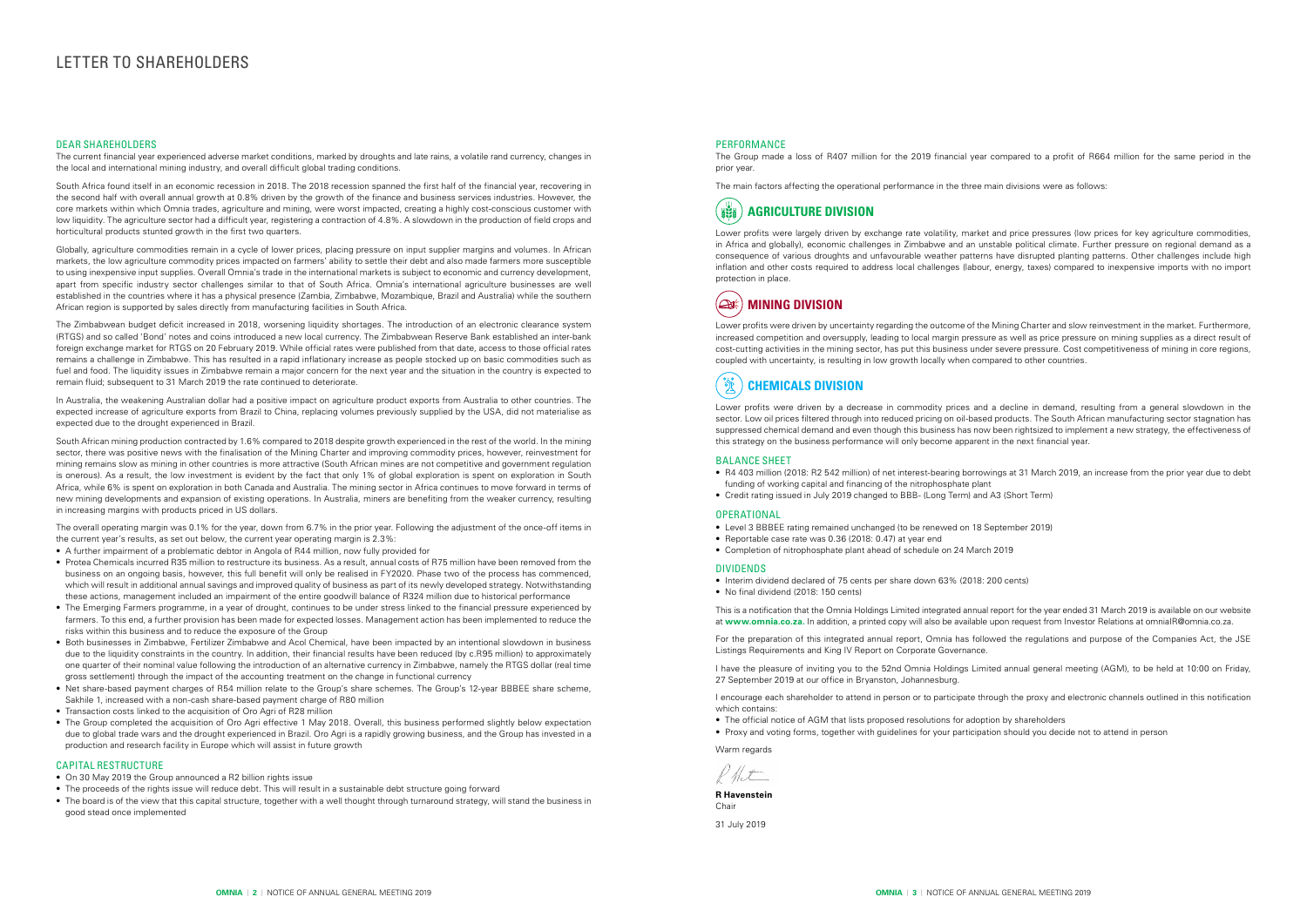# NOTICE OF ANNUAL GENERAL MEETING

Omnia Holdings Limited (Incorporated in the Republic of South Africa) Registration number 1967/003680/06 Share code: OMN ISIN: ZAE 000005153 ("**Omnia**" or the "**company**" or the "**Group**")

Notice is hereby given to the shareholders of the company that the 52nd annual general meeting (AGM) of Omnia Holdings Limited will be held on Friday, 27 September 2019 at 10:00 or any other adjourned or postponed time determined in accordance with the provisions of subsections 64(4) or 64(11)(a)(i) of the Companies Act 71 of 2008, as amended (the Companies Act) at Omnia House, Epsom Downs Office Park, 13 Sloane Street, Epsom Downs, Bryanston, South Africa to consider and, if deemed fit, to pass, with or without modification, the resolutions set out below.

Section 63(1) of the Companies Act, requires that a person wishing to participate in the AGM (including any representative or proxy) must provide satisfactory identification (such as an identity document, a driver's licence or a passport) before they may attend or participate in the AGM.

The notice of the company's 52nd AGM has been sent to shareholders who were recorded as such in the company's securities register on Friday, 26 July 2019, being the record date used to determine which shareholders are entitled to receive notice of the AGM.

The record date on which shareholders must be registered in the securities register in order to attend and vote at the AGM is Friday, 20 September 2019, being the voting record date used to determine which shareholders are entitled to attend and vote at the AGM. The last day to trade in order to be entitled to vote at the AGM will therefore be Tuesday, 17 September 2019.

#### IDENTIFICATION

#### IMPORTANT DATES TO NOTE

| <b>Description</b>                | Date                      |
|-----------------------------------|---------------------------|
| Integrated annual report released | Wednesday, 31 July 2019   |
| AGM                               | Friday, 27 September 2019 |
| Interim results announcement      | Tuesday, 26 November 2019 |

#### ORDINARY RESOLUTIONS

The purpose of the AGM is for the following business to be transacted and to consider and, if deemed fit, to pass the resolutions set out below, with or without modification:

#### PRESENTATION OF THE ANNUAL FINANCIAL STATEMENTS

The audited financial statements of the company and the Group for the year ended 31 March 2019, including the independent auditors, audit committee and directors' reports, for the year ended 31 March 2019 as approved by the board on 20 June 2019, are hereby presented to shareholders as required in terms of section 30(3)(d) and section 61(8) of the Companies Act and have been made available on the website, **www.omnia.co.za.**

#### PRESENTATION OF THE SOCIAL, ETHICS AND RISK COMMITTEE

The report of the social, ethics and risk committee (SERC) on the statutory matters within the mandate of the SERC is hereby presented to shareholders as required in terms of the Companies Regulation 43(5)(c) and has also been made available to shareholders on the website, www.omnia.co.za.

#### 1. ORDINARY RESOLUTION NUMBER 1: RE‑APPOINTMENT OF AUDITORS

To approve the continuation in office of the current auditors, PricewaterhouseCoopers Inc (PwC) as independent auditors, with Ms T Rae being the designated individual audit partner, who has undertaken the audit for the upcoming financial year.

#### **Explanation for and effect of ordinary resolution number 1**

In compliance with section 90(1) of the Companies Act, a public company must each year, at its AGM, appoint an external auditor. The audit committee has recommended the re-appointment of PwC as external auditor of the Group. The effect of passing this resolution will be to appoint PwC as the company's external auditor until the date of the next AGM.

Auditor independence and quality is important to Omnia and is reviewed annually by the audit committee, as required by the Companies Act. Omnia is aware of and supports the mandatory audit firm rotation, which becomes effective in 2023. In terms of the timing to rotate audit firms, the considerations include:

- The magnitude of the audit and the firms and available resources necessary to perform such a complex audit
- The implementation of the Microsoft Dynamics AX ERP system throughout the Group, the related change management issues and upgrades to the overall control environment

Omnia's current auditors, PwC, have been the appointed auditors of the Omnia Group for the last 41 years. At this point in time, Omnia needs to balance the requirement for change to enhance auditor independence with the impact of the change of auditor on the Group to ensure that the reporting risk is mitigated, and continuity is not impacted.

Based on the factors as set out above, the board concluded that it is not appropriate to propose a change to the external auditor in the upcoming 2019 AGM. The board and audit committee will re-evaluate the matter to deal with mandatory audit firm rotation and audit tenure concerns in good time for the 2023 deadline, with the best interest of the Group as the overarching criterion. Once Omnia is able to undertake such a change, the board will propose the change at the AGM for approval.

In terms of the rotation of audit partners, in line with the requirements of the Companies Act, 71 of 2008, Omnia follows a five-year rotation cycle of the audit partner. In addition, PwC themselves have their own five-year audit partner rotation policy which has been applied consistently over the years. The current audit partner has extensive experience in auditing companies listed on the JSE and was appointed to lead the Omnia audit from FY2017.

- 2. ORDINARY RESOLUTION NUMBER 2: RE‑ELECTION OF DIRECTOR: MR R HAVENSTEIN To re-elect Mr R Havenstein who retires by tenure in terms of Omnia's MOI.
- 3. ORDINARY RESOLUTION NUMBER 3: RE‑ELECTION OF DIRECTOR: MR F BUTLER To re-elect Mr F Butler who retires by tenure in terms of Omnia's MOI.
- 4. ORDINARY RESOLUTION NUMBER 4: RE‑ELECTION OF DIRECTOR: MR S MNCWANGO To re-elect Mr S Mncwango who retires by tenure in terms of Omnia's MOI.
- 5. ORDINARY RESOLUTION NUMBER 5: RE‑ELECTION OF DIRECTOR: PROF N BINEDELL To re-elect Prof N Binedell who retires by rotation in terms of Omnia's MOI.
- 6. ORDINARY RESOLUTION NUMBER 6: RE‑ELECTION OF DIRECTOR: MS L DE BEER To re-elect Ms L de Beer who retires by rotation in terms of Omnia's MOI.
- 7. ORDINARY RESOLUTION NUMBER 7: CONFIRMATION OF APPOINTMENT OF NEW DIRECTOR: MR T GOBALSAMY To confirm the appointment of Mr T Gobalsamy as a director, in accordance with the MOI of Omnia.
- 8. ORDINARY RESOLUTION NUMBER 8: CONFIRMATION OF APPOINTMENT OF NEW DIRECTOR: MR W PLAIZIER To confirm the appointment of Mr W Plaizier as a director, in accordance with the MOI of Omnia.

**Explanation for and effect for ordinary resolutions 2 to 8** All retiring directors are eligible and offer themselves for re-election as directors of Omnia in accordance with the provisions of the MOI of Omnia and in terms of section 61(8)(b) of the Companies Act.

As per the MOI, at the AGM held each year, one-third of the directors (excluding the managing director and the executive financial director), or if their number is not a multiple of 3 (three), then the number nearest to, but not less than one third, shall retire from office, provided that if, at the date of any AGM, any director will have held office for a period in excess of 3 (three) years or longer since his/her last election or appointment, he/she shall retire at such AGM, either as one of the directors to retire in pursuance of aforegoing or additionally thereto. The directors to retire at each AGM shall be those who have been longest in office since their last election, for which purposes the length of time a director has been in office shall be computed from the date of his/her last election. As between directors of equal tenure, the directors to retire shall, in the absence of agreement, be selected from among them by lot. Any director holding office for an aggregate period in excess of 9 (nine) years since his/her first election or appointment, shall retire from office at such a general meeting (notwithstanding that he/she may have retired from office the previous AGM).

As significantly noted by the Institute of Directors SA in their 2018 evaluation, the dynamics at board level have shifted substantially. Around a third of the directors have within the last two years been refreshed and are able to appropriately challenge the status quo. Another third of the directors add valuable long-term institutional knowledge and experience. All of Omnia's directors are independent with the exception of the previous chairman. Mr Humphris will retire and, as such, has not made himself available for re-election to the board. The board applied the independence recommendations as part of the King IV practices and the nominations committee followed a robust process to determine this classification.

The board is satisfied that the composition of the board reflects the appropriate balance of knowledge, skills, experience, competencies in industries and fields relevant to the Group's business operations, diversity and independence to execute its roles and responsibilities effectively.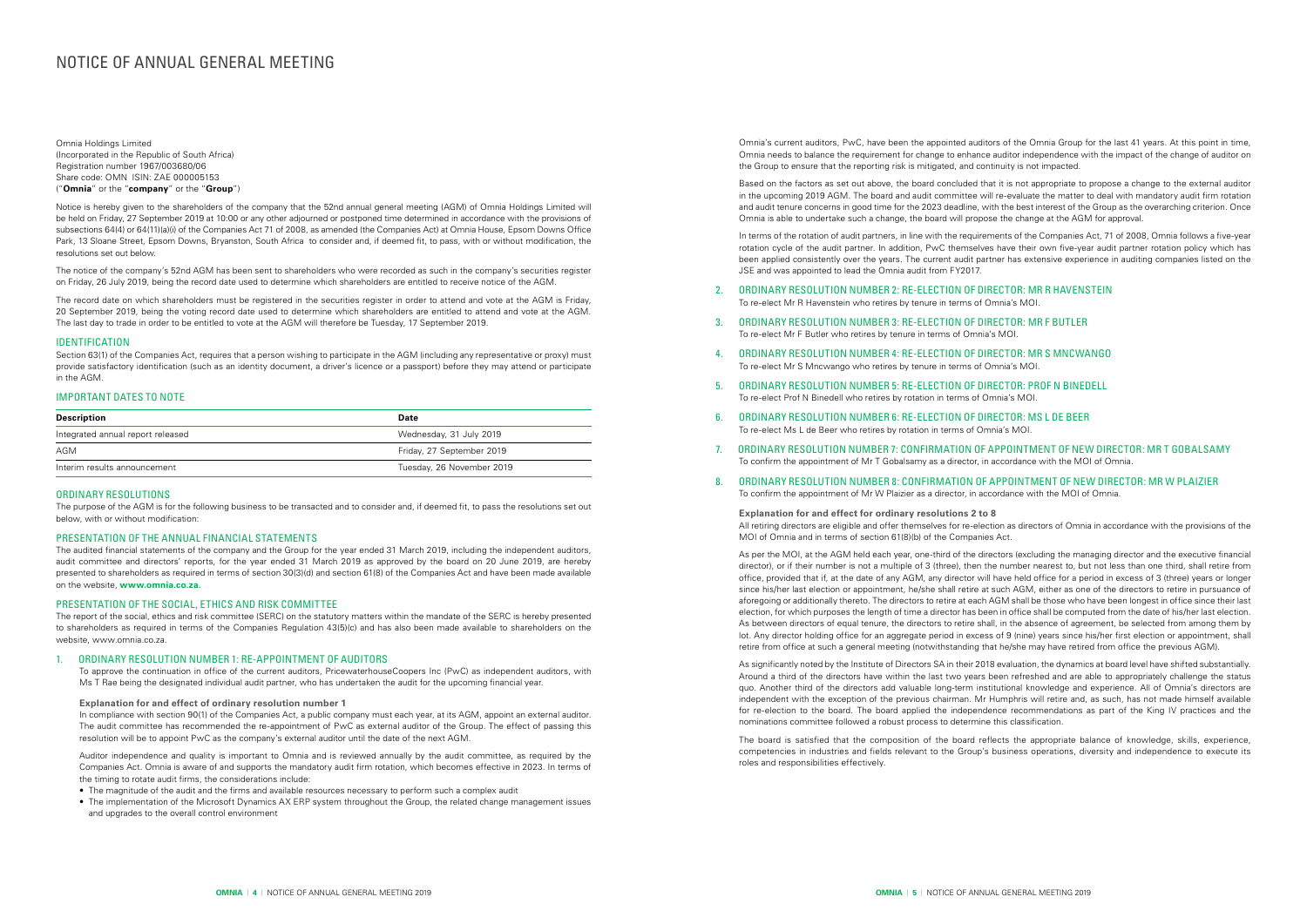The board supports the re-election of these directors, also considering the following additional key criteria:

- In-depth knowledge of the nature of the industry in which the Group operates
- An understanding of the complexity of the business
- Support to new executives and board members
- Experience in the fast-changing global and competitive environment
- Providing the necessary continuity to the Group

Mr T Gobalsamy and Mr W Plaizier were appointed after the last annual general meeting. In accordance with the company's Memorandum of Incorporation, directors appointed during the year shall retain office until the next annual general meeting of the company, during which meeting they must be confirmed by the shareholders. The company wishes to propose that the appointment of Mr T Gobalsamy and Mr W Plaizier as directors of the company be confirmed.

Abbreviated curricula vitae in respect of each director offering themselves for re-election or confirmation are set out at the end of this notice.

#### 9. ORDINARY RESOLUTION NUMBER 9: APPOINTMENT TO THE AUDIT COMMITTEE

- **9.1 Ordinary resolution number 9.1: Appointment of Ms L de Beer as member and chair of the audit committee** To confirm the appointment of independent non-executive director, Ms L de Beer, as member and chair of the audit committee, subject to her re-election as a director in terms of resolution number 6.
- **9.2 Ordinary resolution number 9.2: Appointment of Mr R Bowen as member of the audit committee** To confirm the appointment of independent non-executive director, Mr R Bowen as a member of the audit committee.
- **9.3 Ordinary resolution number 9.3: Appointment of Ms T Eboka as member of the audit committee** To confirm the appointment of independent non-executive director, Ms T Eboka as a member of the audit committee.

#### **Explanation for and effect of ordinary resolutions 9.1 to 9.3**

Section 94(2) of the Companies Act requires a public company, at each AGM, to elect an audit committee comprising at least three members unless (i) the company is a subsidiary of another company that has an audit committee and (ii) the audit committee of that other company will perform the functions required under section 94 on behalf of the subsidiary company. Section 94(4)(a) of the Companies Act requires, among other things, that each member of the audit committee must be an independent non-executive director of the company. The board has considered and is satisfied that the directors recommended for election as members of the audit committee meet the requirements of section 94(4) of the Companies Act as well as the recommendations of the King IV code.

#### 10. ORDINARY RESOLUTION NUMBER 10: GENERAL AUTHORITY TO PLACE UNISSUED SHARES UNDER THE CONTROL OF THE DIRECTORS

To renew the authority for a maximum of 2 000 000 (two million) of the unissued shares of Omnia to be placed under the control of the directors.

It is proposed, subject to the provisions of sections 38 and 41 of the Companies Act, the MOI of Omnia and the JSE Listings Requirements, that a maximum of 2 000 000 (two million) of the authorised, but unissued ordinary no par value shares of the company, be placed under the control of the directors of the company to allot and issue as and when necessary subject to such terms and conditions as deemed appropriate by the directors in their sole discretion.

#### **Explanation for and effect of ordinary resolution 10**

In terms of this resolution, the directors are authorised to allot, issue and otherwise dispose of unissued shares of the company to such person or persons and on such terms and conditions at their discretion as a general authority until the next AGM, subject to the aggregate number of such shares able to be allotted, issued and otherwise disposed of in terms of this resolution being limited to a maximum of 2 000 000 shares and further subject to the provisions of the JSE Listings Requirements.

#### 11. ORDINARY RESOLUTION NUMBER 11: AUTHORISATION TO SIGN DOCUMENTS GIVING EFFECT TO RESOLUTIONS

It is proposed that any one director or the company secretary of Omnia be and is hereby authorised to do all such things and sign all documents and take all such action as they consider necessary to implement the resolutions set out in the notice convening the AGM.

All ordinary resolutions shall require support from more than 50% of the votes cast by shareholders present or represented by proxy at this AGM, and entitled to vote, in order to pass.

# NOTICE OF ANNUAL GENERAL MEETING (CONTINUED)

#### NON‑BINDING VOTES

### 12. NON‑BINDING ADVISORY VOTES ON THE REMUNERATION POLICY AND IMPLEMENTATION REPORT OF OMNIA

- **12.1 Ordinary resolution number 12.1: Non‑binding advisory vote to support the remuneration policy** To confirm support for the Group's remuneration policy by way of a non- binding advisory vote.
- **12.2 Ordinary resolution number 12.2: Non‑binding advisory vote to support the remuneration implementation report** To confirm support for the Group's remuneration implementation report by way of a non-binding advisory vote.

**Explanation for and effect of non‑binding advisory votes 12.1 and 12.2** These resolutions are tabled in accordance with the JSE Listings Requirements and the King IV recommendation that the company obtain a non-binding advisory vote by shareholders at the AGM, on the remuneration policy and the remuneration implementation report applicable to all employees and directors of the company, and any of its subsidiaries or divisions. Failure to pass these resolutions will not have legal consequences relating to the existing arrangements. However, the board will take the outcome of the vote into consideration when assessing Omnia's remuneration policy and will engage with shareholders with a view of obtaining an understanding for shareholders' concerns with the remuneration policy and/or implementation report. The remuneration policy and remuneration and implementation report dated 31 July 2019 were made available to shareholders on 31 July 2019 on Omnia's website at **www.omnia.co.za.**

#### SPECIAL RESOLUTIONS

### 13. SPECIAL RESOLUTION NUMBERS 1.1 AND 1.2: DIRECTORS' FEES SPECIAL RESOLUTION NUMBER 1.1: APPROVAL OF NON‑EXECUTIVE DIRECTORS' FEES To approve the basis for compensation of non-executive directors as an annual fee and an hourly fee for any additional meetings

and/or consulting services rendered, and that the annual fees payable to the non-executive directors from 1 October 2019 until 30

September 2020 be approved as follows:

### **Activity**

| Activity                                         | Number of<br>meetings | R                    | <b>Current fee Proposed fee</b><br>R |
|--------------------------------------------------|-----------------------|----------------------|--------------------------------------|
| Main board                                       | $6 - 8$               | R398 000             | R398 000                             |
|                                                  |                       | per annum            | per annum                            |
| Main board-related ad hoc and committee meetings | n/a                   | R <sub>2</sub> 849   | R <sub>2</sub> 849                   |
|                                                  |                       | per hour             | per hour                             |
| Subsidiary board meetings attended by invitation | n/a                   | R21 200              | R21 200                              |
|                                                  |                       | per meeting          | per meeting                          |
| Subsidiary board-related ad hoc meetings         | n/a                   | R <sub>2</sub> 240   | R <sub>2</sub> 240                   |
|                                                  |                       | per hour             | per hour                             |
| Remuneration and nominations committee           | $\overline{4}$        | R <sub>102</sub> 000 | R <sub>102</sub> 000                 |
|                                                  |                       | per annum            | per annum                            |
| Remuneration and nominations committee chair     | $\overline{4}$        | R <sub>178</sub> 000 | R <sub>178</sub> 000                 |
|                                                  |                       | per annum            | per annum                            |
| Social, ethics and risk committee                | 3                     | R79 000              | R79 000                              |
|                                                  |                       | per annum            | per annum                            |
| Social, ethics and risk committee chair          | 3                     | R138 000             | R138 000                             |
|                                                  |                       | per annum            | per annum                            |
| Audit committee                                  | 5                     | R175 000             | R175 000                             |
|                                                  |                       | per annum            | per annum                            |
| Audit committee chair                            | 5                     | R307 000             | R307 000                             |
|                                                  |                       | per annum            | per annum                            |

Annual fees are based on a minimum attendance to meetings, failing which a proportionate deduction will be applicable. There will be no increase in the directors' fees in the next year. All fees exclude VAT.

### SPECIAL RESOLUTION NUMBER 1.2: APPROVAL OF CHAIR'S FEES

To approve the chair's fee at R1 200 000, exclusive of VAT, for the period from 1 October 2019 until 30 September 2020 (1 October 2018 – 30 September 2019: R1 800 000).

**Explanation for and effect of special resolutions 1.1 and 1.2** The reasons for and effect of special resolutions 1.1 and 1.2 are to grant the company the authority to pay fees or remuneration to its directors for their services as directors in accordance with section 66(9) of the Companies Act. Each of special resolutions 1.1 and 1.2 will be considered by way of a separate vote and, in order for each such resolution to be adopted, in terms of the JSE Listings Requirements as read with the Companies Act, the support of at least 75% (seventy-five percent) of the total number of the votes cast by shareholders present or represented by proxy at this AGM, and entitled to vote, is required.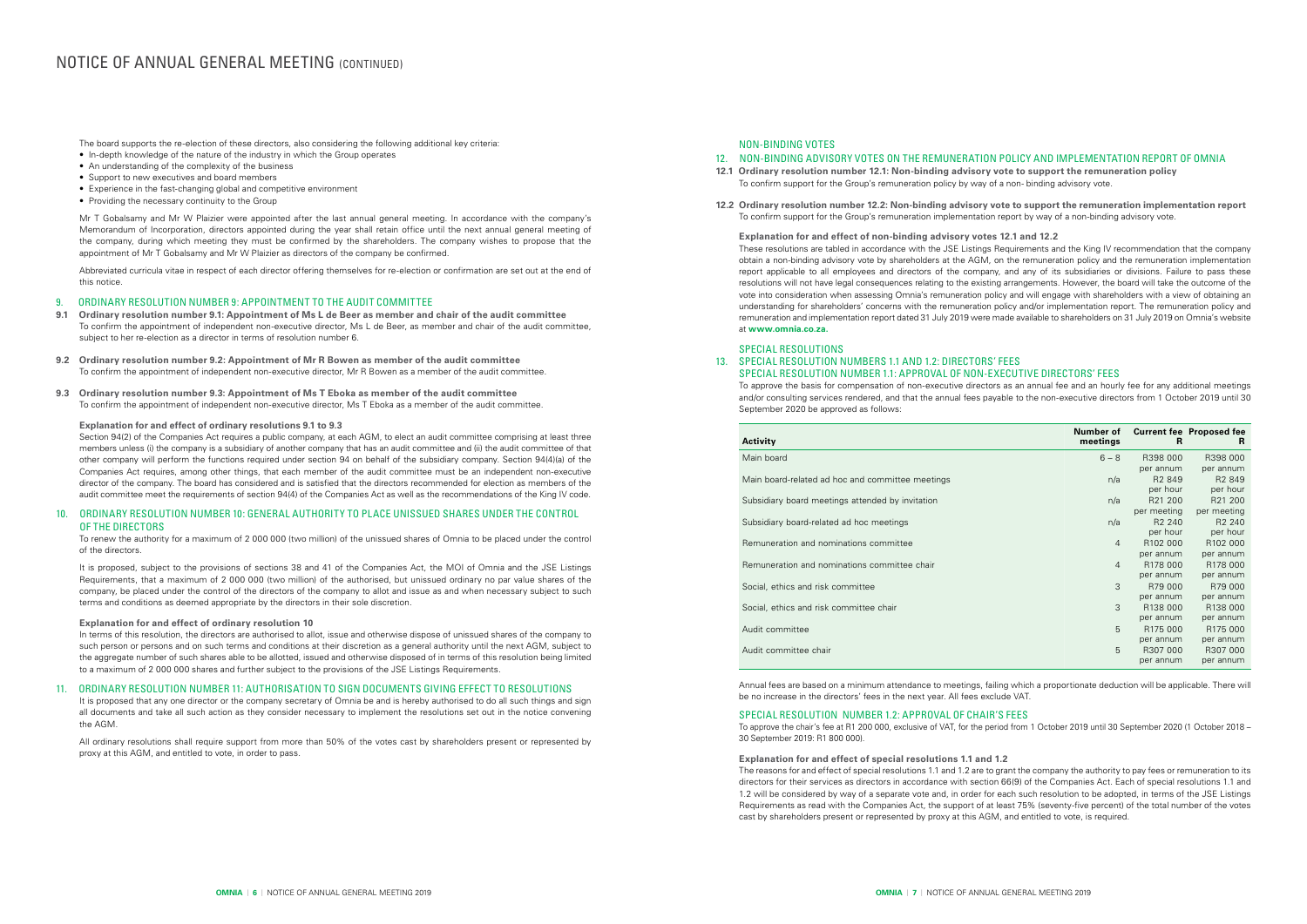#### 14. SPECIAL RESOLUTION NUMBER 2: FINANCIAL ASSISTANCE TO BE GRANTED BY THE COMPANY SPECIAL RESOLUTION NUMBER 2.1: FINANCIAL ASSISTANCE TO BE GRANTED BY THE COMPANY IN TERMS OF SECTION 44 OF THE ACT

To authorise the directors, in terms of and subject to the provisions of section 44 of the Companies Act, to cause the company to provide financial assistance by way of a loan, guarantee, the provision of security or otherwise to any person for the purpose of, or in connection with, the subscription for any option, or any securities, issued or to be issued by the company or a present or futurerelated or inter-related company or for the purchase of any securities of the company or a present or future-related or inter-related company in terms of section 44 of the Companies Act.

#### SPECIAL RESOLUTION NUMBER 2.2: FINANCIAL ASSISTANCE TO BE GRANTED BY THE COMPANY IN TERMS OF SECTION 45 OF THE COMPANIES ACT

To authorise the directors, in terms of and subject to the provisions of section 45 of the Companies Act, to cause the company to provide direct or indirect financial assistance to any company or corporation or future company or corporation which is related or inter-related to the company, provided the total amount of such financial assistance granted after the date of this resolution, does not exceed, in aggregate, where such financial assistance is granted in rands a maximum of R3.2 billion and where such financial assistance is granted in United States dollars a maximum of US\$250 million.

#### **Explanation for and effect of special resolutions 2.1 and 2.2**

On a regular basis, and in the ordinary course of business, the company provides loan financing, guarantees and other support to the related and controlled entities within the Group.

The reason for special resolutions 2.1 and 2.2 is to obtain approval from the shareholders to enable the company to provide financial assistance in accordance with the provisions of sections 44 and 45 of the Companies Act. The effect of these special resolutions is to grant the directors of the company the authority until the next AGM of the company in 2020 to authorise and provide financial assistance in appropriate circumstances.

The board undertakes that it will not adopt a resolution that authorises such financial assistance unless the requirements of sections 44(3)(b) and 45(3)(b) of the Companies Act are satisfied, *inter alia*, that immediately after providing the financial assistance, the company would satisfy the solvency and liquidity test set out in section 4 of the Companies Act; and that the terms under which the financial assistance is proposed to be given are fair and reasonable to the company.

In order for special resolutions 2.1 and 2.2 to be adopted, in terms of the JSE Listings Requirements as read with the Companies Act, the support of at least 75% (seventy-five percent) of the total number of votes cast on these resolutions by shareholders present or represented by proxy at this AGM and entitled to vote is required.

The financial assistance granted is primarily in the form of parent company guarantees issued by Omnia Holdings Limited to suppliers and bankers for credit and banking facilities granted to subsidiaries of Omnia Holdings Limited.

In the event of special resolution 2.2 not having the requisite support, the directors will not hold the authority to grant support to operational divisions in the ordinary course of business, nor to source credit from suppliers which is a critical component of a seasonal business. Further, procurement decisions and the timing of these decisions may be negatively impacted.

#### **Solvency and liquidity statement**

Subject to compliance with the JSE Listings Requirements, the directors confirm that the company will not enter into a transaction in terms of special resolution 2 unless they are satisfied that:

• Omnia will be able to pay its debts as they become due in the ordinary course of business for a period of 12 months after the date on which the test is considered

• The assets of the Group, as fairly valued, will equal or exceed the liabilities of the Group, as fairly valued, immediately after providing the financial assistance

#### 15. INTERPRETATION OF THIS NOTICE

In this notice (including the proxy form attached hereto) the term:

- "beneficial shareholder" means the holder of a beneficial interest in shares of the company who is entitled to cast the votes attaching to those shares, but is not the registered shareholder of those shares
- "Companies Act" means the Companies Act, 2008 (Act 71 of 2008), as amended
- "control" means where the company:
- Is able, directly or indirectly, to exercise control of the majority of the voting rights associated with the securities of that other company or
- Has the right to appoint or elect directors of that other company, who control a majority of the votes at a meeting of those directors

• "JSE Listings Requirements" means the JSE Limited Listings Requirements as amended from time to time and as interpreted

- "CSDP" means a Central Securities Depositary Participant
- "financial assistance" includes lending money, guaranteeing a loan granted by a third party such as a financial institution or an obligation to a supplier, and securing any debt or obligation
- and applied by the JSE Limited
- 
- the company's register as such and is entitled to cast the votes attaching to those shares
- of the company or is a subsidiary of the company

• "register" means the company's securities register and the company's register of disclosures of beneficial interest in securities • "registered shareholder" or "shareholder" in relation to the shares means the holder of those shares whose name is entered in

• "related" or "inter-related" company is a company which is either directly or indirectly controlled by the company or the business

The directors of Omnia consider that the proposed resolutions in the notice to shareholders are in the best interest of Omnia and its shareholders and recommend that shareholders vote in favour of passing the resolutions as the directors of Omnia intend to do in respect of their own beneficial holdings.

#### 16. VOTING

A shareholder is entitled to attend and to vote at the AGM subject to the provision of suitable identification. A shareholder is entitled to attend and vote at the AGM may appoint one or more proxies to attend, speak and to vote in his/her stead. A proxy need not be a shareholder of the company. A form of proxy is enclosed.

On a show of hands, every shareholder present in person or by proxy and if a shareholder is a body corporate, its representative, shall have one vote. On a poll, every shareholder present in person or represented by proxy and if the shareholder is a body corporate, its representative, shall have one vote for every share held or represented by him/her.

A form of proxy is attached for completion by registered certificated shareholders and dematerialised shareholders with own-name registration who are unable to attend the AGM in person but wish to be represented thereat.

The form of proxy must be completed in accordance with its instructions and received by the company secretary at the registered office or by the transfer secretaries at 13th Floor, 19 Ameshoff Street, Braamfontein (PO Box 4844, Johannesburg, 2000), before the commencement of the AGM (or any adjournment thereof) or handed to the chair of the meeting before the appointed proxy exercises any shareholder rights at the meeting. It is recommended that such proxy be returned to the company secretary or transfer secretaries by no later than 10:00 on Wednesday, 25 September 2019.

Registered certificated shareholders and dematerialised shareholders with own-name registration who complete and lodge forms of proxy will nevertheless be entitled to attend and vote in person at the AGM to the exclusion of their appointed proxy/(ies) should such shareholder wish to do so. Dematerialised shareholders, other than with own-name registrations, must inform their CSDP or broker of their intention to attend the AGM and obtain the necessary authorisation from their CSDP or broker to attend the AGM or provide their CSDP or broker with their voting instructions should they not be able to attend the AGM in person, but wish to be represented. This must be done in terms of the agreement entered into between the shareholder and the CSDP or broker concerned.

Certificated shareholders whose shares are held through a nominee or broker must inform their nominee or broker of their intention to attend the AGM and obtain the necessary letter of representation from their nominee or broker, or provide their nominee or broker with their voting instructions should they not be able to attend the AGM in person.

By order of the board

برا

**M Nana** Group company secretary 31 July 2019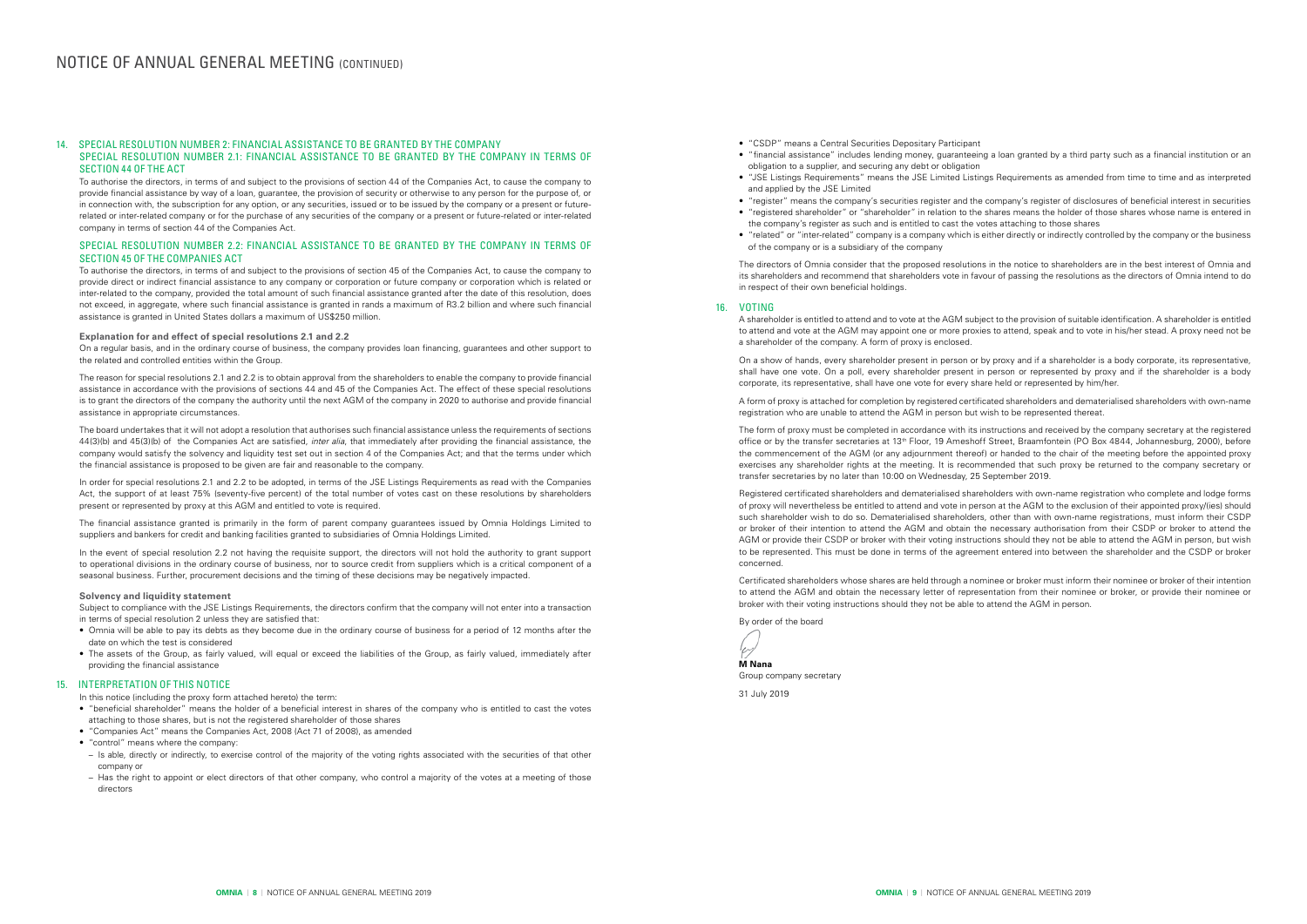

- 1. SEELAN GOBALSAMY (43) Group finance director
- 2. WIM PLAIZIER (58) Independent non-executive director
- 3. RALPH HAVENSTEIN (63) Chair of the board
- 4. LINDA DE BEER (50) Independent non-executive director
- 5. FRANK BUTLER (67) Independent non-executive director
- 6. PROF NICK BINEDELL (66) Independent non-executive director
- 7. SIZWE MNCWANGO (53) Independent non-executive director

### WIM PLAIZIER (58)

#### Independent non-executive director

*Qualifications:* BSc; MBA

*Date appointed to board:* • 11 February 2019 – Board

*Board committee membership:* None

*Significant directorships:* None

*Number of non-significant directorships:* None

#### *Skills and expertise:*

Business management, strategy, supply chain operations, chemicals & mining industry

#### *Experience:*

Wim has over 35 years' industry and strategic management consulting experience across predominantly the Chemicals, Energy, Oil and Gas, Agriculture, Pulp & Paper and Metals and Mining sectors. He also brings significant international experience to the board, with more than 10 years' experience in Africa. Among other roles during his career, Wim most recently served as a Partner at A.T Kearney where he was responsible for, *inter alia*, the African region and at a global level strategy, business planning, productivity and operations. He retired in 2017 after 21 years within the group and serves currently as interim COO of African Parks, a nature conservancy.

#### **3** RALPH HAVENSTEIN (63) **4** LINDA DE BEER (50) **4** Chair of the board Chair of the board

*Qualifications:* Chartered Accountant (SA); AMP (Harvard)

#### *Date appointed to board:*

- 10 September 2018 Board
- 1 March 2019 Group finance director

*Board committee membership:* None

*Significant directorships:*

Bidvest Life Limited

*Number of non-significant directorships:* Two

#### *Skills and expertise:*

Finance, business management, strategy, mergers and acquisitions

#### *Experience:*

#### **2** SEELAN GOBALSAMY (43) Group finance director **1**

Seelan is an accomplished, internationally experienced business leader from the financial services sector. He has assumed senior leadership roles across emerging markets for close to 20 years, including key leadership roles as chief executive officer, chief financial officer and managing director. He served as chief executive of emerging markets for Liberty Holdings and previously the group chief executive of STANLIB Group. Prior to this, he was managing director of Old Mutual Corporate.

*Qualifications:*

BCom; MSc (Chem Eng)

#### *Date appointed to board:*

- 6 November 2007 Board
- 30 March 2011 Social, ethics and risk committee
- 24 February 2017 Remuneration and nominations
- committee • 6 June 2019 – Chair of the board

#### *Board committee membership:*

Social, ethics and risk committee; remuneration and nominations committee

#### *Significant directorships:*

Northam Platinum Limited, Murray & Roberts Holdings Limited

*Number of non-significant directorships:* Six

#### *Skills and expertise:*

Engineering, governance, risk management, strategy, chemicals and mining industry

#### *Experience:*

Previously served as director of Anglo Platinum, Simmer and Jack, Mintek and Sasol and on councils of Chamber of Mines and Chemical and Allied Industries' Association (CAIA).

### *Qualifications:*

Chartered Director (SA); Chartered Accountant (SA); MCOM Tax (Pretoria); Professor (UJ)

#### *Date appointed to board:*

- 30 November 2017 Board
- 30 November 2017 Audit committee

#### *Board committee membership:*

#### Audit committee (chair)

Permanent invitee to the social, ethics and risk committee

*Significant directorships:* 

Aspen Pharmacare Holdings Ltd, Aspen Finance (Pty) Ltd, MMI Holdings Ltd, Safin Holdings, Sasfin Bank Limited

*Number of non-significant directorships:*

None

#### *Skills and expertise:*

Finance, corporate governance, internal and external audit, IFRS, JSE Listings Requirements, IT governance, risk and strategy

#### Independent non-executive director **4**

#### *Experience:*

Linda is a reporting and corporate governance advisor. She has 10 years' experience in serving on the boards of listed companies. She chairs the JSE's Financial Reporting Investigation Panel, is a member of the King Committee on Corporate Governance in South Africa, serves on the JSE's Issuers' Regulatory Advisory Committee, the Quality Control Assessment Committee of the Auditor General and the Investor Advisory Committee of the Public Company Accounting Oversight Board in the US. She is a professor in practice at the University of Johannesburg.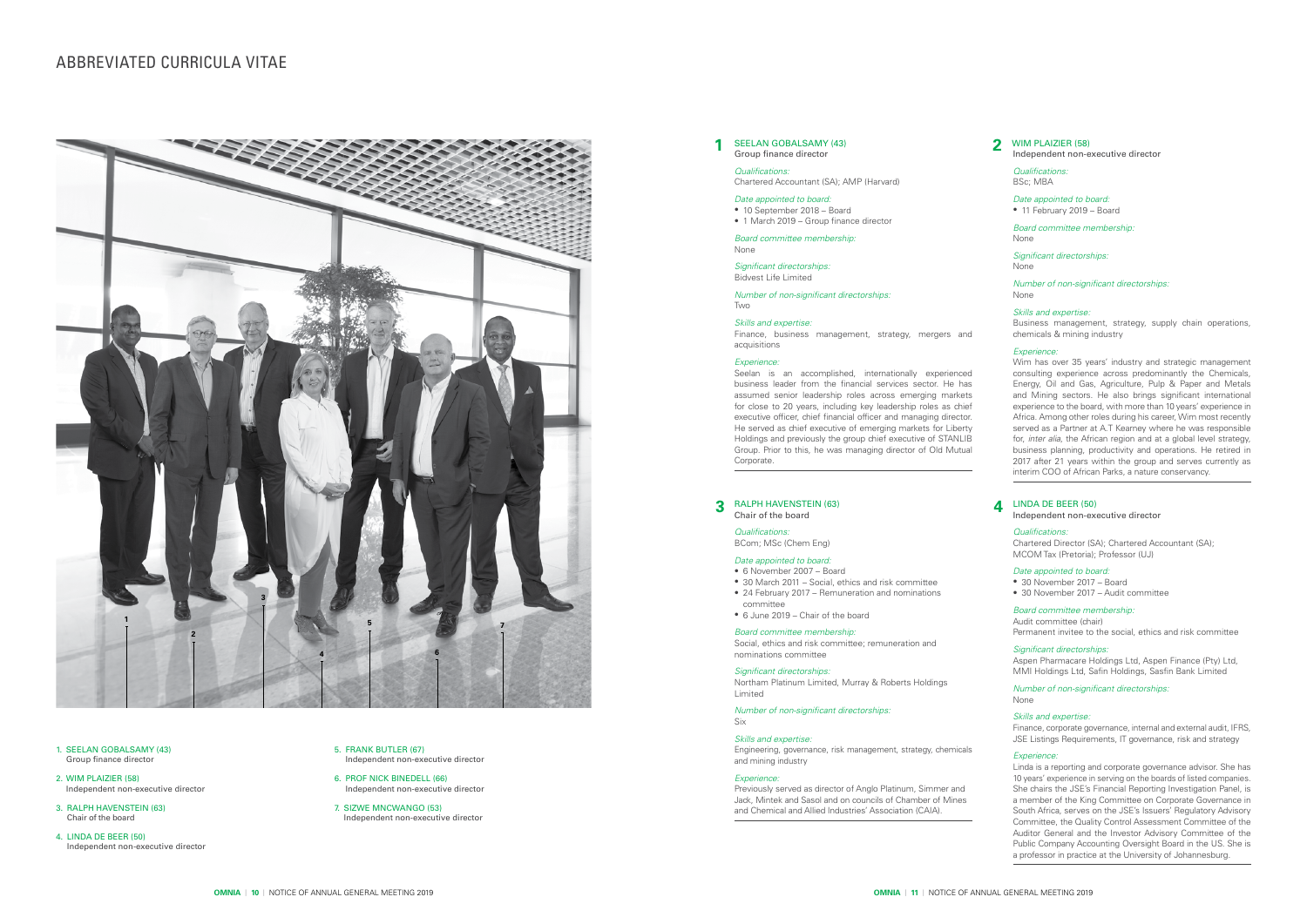Independent non-executive director

*Qualifications:* BCom; MBA; PhD

*Date appointed to board:* • 24 February 2017 – Board

*Board committee membership:* None

*Significant directorships:* None

*Number of non-significant directorships:* None

### *Skills and expertise:*

Business management, strategy, governance, finance

#### *Experience:*

#### NICK BINEDELL (66) **6**

Nick is currently a professor of strategy and leadership at the Gordon Institute of Business Science (GIBS) in South Africa. In 1998, he was appointed to establish GIBS where he was Director and Dean from 2000 – 2015. He was a board member of the International Management Board of the Association of MBAs (AMBA) and served two terms as president of the South African Business Schools Association (SABSA).

Independent non-executive director

*Qualifications:* BSc; MSc (Civ Eng); MBA

*Date appointed to board:* • 29 July 2010 – Board

*Board committee membership:* None

#### *Significant directorships:*

Shell Downstream South Africa, Sekelo Oil Trading, Science, Technology and Innovation for Africa (STISA) Oil Trading, Seriti Resources, Thebe Unico, Thebe Mining Resources, Timrite, Turnstone

*Number of non-significant directorships:* Eight

#### *Skills and expertise:*

Business management, engineering, governance and strategy

#### *Experience:*

#### SIZWE MNCWANGO (53) **7**

Sizwe is currently the group chief executive officer of Thebe Investment Corporation, one of the leading investments holding companies that came into being shortly before South Africa's formal political transition to democracy. Prior to that, he was the chief executive officer of Thebe Energy & Resources from 1 April 2015, a role he assumed after serving for two years as the chief executive officer of the Central Energy Fund (CEF). The CEF is a state-owned SA entity focusing on oil, gas, coal, renewable and alternative primary energy sources. Sizwe has served on numerous boards over the past 15 years and brings extensive experience in energy and energy-related investments, which he acquired over the last 29 years.

Independent non-executive director

*Qualifications:*  Bsc Chem Eng; MBA

#### *Date appointed to board:*

- 27 September 2002 Board
- 30 September 2010 Social, ethics and risk committee

*Board committee membership:*  Social, ethics and risk committee (chair)

*Significant directorships:*  One

*Number of non-significant directorships:* None

#### FRANK BUTLER (67) **5**

*Skills and expertise:* 

### Risk management, strategy, chemical industry

*Experience:*

Frank is a private consultant in risk management and business strategies, member of IoDSA and previously a professional engineer, fellow of IRMSA and SAIChE. He has occupied senior positions, including that of chair of CRM International from 1980 to 2001.

# **ABBREVIATED CURRICULA VITAE (CONTINUED)**

# BACKGROUND INFORMATION









Omnia's corporate offices are based in Johannesburg, south Africa and its main production facility in sasolburg, some 70 kilometres south of Johannesburg. At 31 march 2019 the group has physical presence in 48 countries and operation extending into the African continent, including south Africa, with additional focused operations in Australia, Brazil and China.







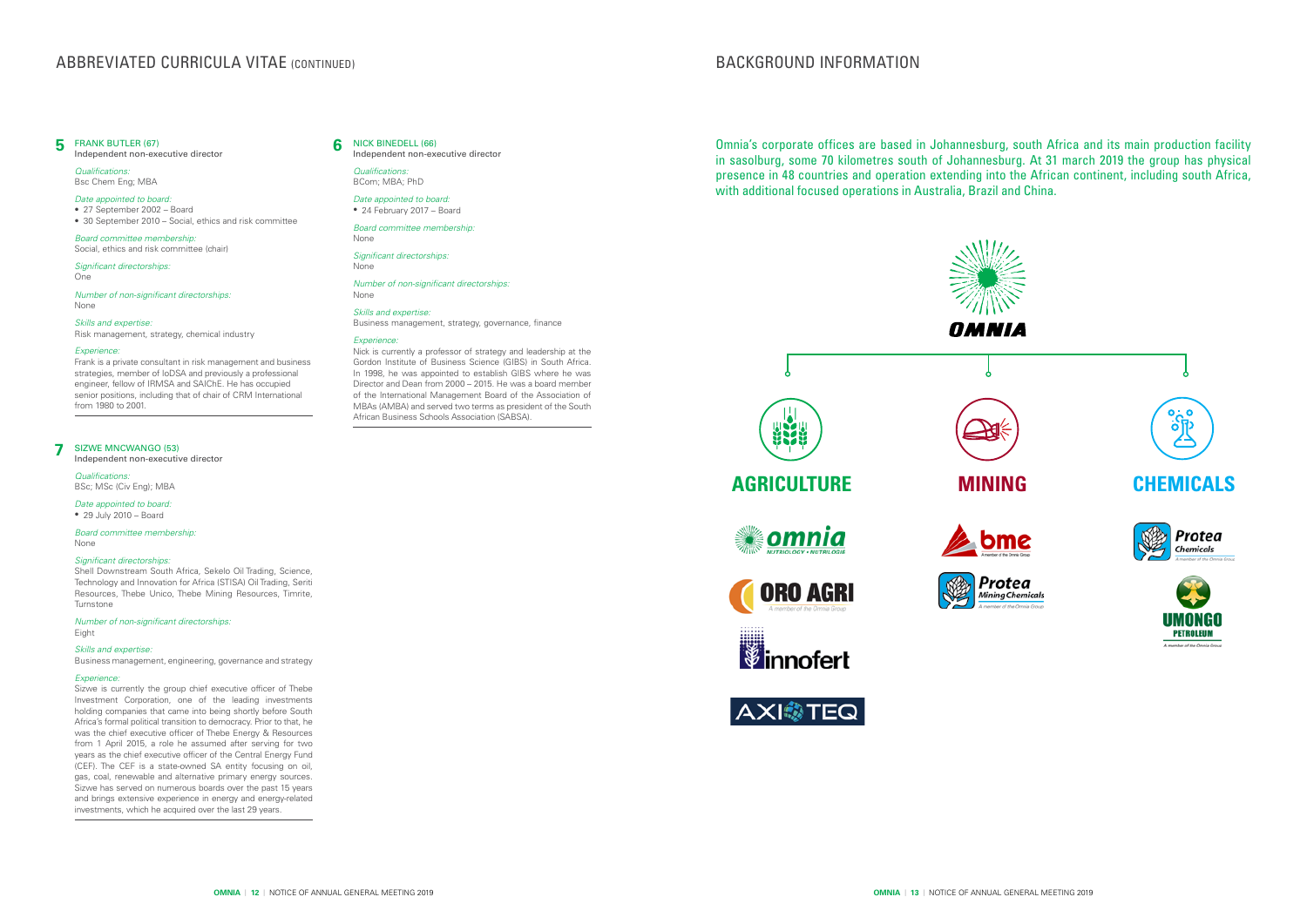| I/we                           |                  | (full name/s in block letters)        |
|--------------------------------|------------------|---------------------------------------|
| of                             |                  | (full address)                        |
| Telephone work (               | Telephone home ( |                                       |
| being the registered holder of |                  | shares of the Company, hereby appoint |
|                                |                  |                                       |
|                                |                  |                                       |
|                                |                  |                                       |

|                                                                                                                                                                  |     | <b>Number of Omnia</b><br>ordinary shares |                 |  |
|------------------------------------------------------------------------------------------------------------------------------------------------------------------|-----|-------------------------------------------|-----------------|--|
| <b>Resolution</b>                                                                                                                                                | For |                                           | Against Abstain |  |
| <b>Ordinary resolution number 1:</b> Re-appointment of the auditors, together with MS T Rae being the individual<br>registered auditor, for the ensuing year     |     |                                           |                 |  |
| Ordinary resolution number 2: Re-election of director: Mr R Havenstein                                                                                           |     |                                           |                 |  |
| Ordinary resolution number 3: Re-election of director: Mr F Butler                                                                                               |     |                                           |                 |  |
| <b>Ordinary resolution number 4: Re-election of director: Mr S Mncwango</b>                                                                                      |     |                                           |                 |  |
| Ordinary resolution number 5: Re-election of director: Prof N Binedell                                                                                           |     |                                           |                 |  |
| <b>Ordinary resolution number 6:</b> Re-election of director: Ms L de Beer                                                                                       |     |                                           |                 |  |
| <b>Ordinary resolution number 7:</b> Confirmation of appointment of new director: Mr T Gobalsamy                                                                 |     |                                           |                 |  |
| <b>Ordinary resolution number 8:</b> Confirmation of appointment of new director: Mr W Plaizier                                                                  |     |                                           |                 |  |
| <b>Ordinary resolution number 9.1:</b> Appointment of Ms L de Beer as member and chair of the audit committee                                                    |     |                                           |                 |  |
| <b>Ordinary resolution number 9.2:</b> Appointment of Mr R Bowen as member of the audit committee                                                                |     |                                           |                 |  |
| <b>Ordinary resolution number 9.3:</b> Appointment of Ms T Eboka as member of the audit committee                                                                |     |                                           |                 |  |
| Ordinary resolution number 10: General authority to place the unissued shares under the control of the directors                                                 |     |                                           |                 |  |
| <b>Ordinary resolution number 11:</b> Authorisation to sign documents giving effect to approved resolutions                                                      |     |                                           |                 |  |
| <b>Non-binding vote number 12.1:</b> Non-binding advisory vote to support the remuneration policy                                                                |     |                                           |                 |  |
| <b>Non-binding vote number 12.2:</b> Non-binding advisory vote to support the remuneration implementation report                                                 |     |                                           |                 |  |
| Special resolution number 1.1: Approval of non-executive directors' fees                                                                                         |     |                                           |                 |  |
| Special resolution number 1.2: Approval of chair's fees                                                                                                          |     |                                           |                 |  |
| <b>Special resolution number 2.1:</b> Financial assistance in terms of section 44 of the Companies Act                                                           |     |                                           |                 |  |
| Special resolution number 2.2: Financial assistance in terms of section 45 of the Companies Act                                                                  |     |                                           |                 |  |
| (Indicate whichever is applicable. If no direction is given, the proxy holder will be entitled to vote or to abstain from voting as that proxy holder deems fit. |     |                                           |                 |  |
| Dated this<br>day of                                                                                                                                             |     |                                           | 2019            |  |
| Signature                                                                                                                                                        |     |                                           |                 |  |

the chair of the meeting as my/our proxy to attend, speak and to vote for me/us and on my/our behalf at the AGM of, Omnia Holdings Limited to be held at 10:00 on Friday, 27 September 2019 at Omnia House, Epsom Downs Office Park, 13 Sloane Street, Epsom Downs, Bryanston and at every adjournment of that meeting as follows:

Capacity and authorisation (see note 7 overleaf).

# FORM OF PROXY

Omnia Holdings Limited (Incorporated in the Republic of South Africa) Registration number 1967/003680/06 Share code: OMN ISIN: ZAE000005153 ("**Omnia**" or the "**company**")

#### **FOR USE AT THE ANNUAL GENERAL MEETING TO BE HELD IN BRYANSTON ON FRIDAY, 27 SEPTEMBER 2019 AT 10:00.**

(To be completed by certificated shareholders and dematerialised shareholders with own name registration only.)

If shareholders have dematerialised their shares with a CSDP or broker, they must arrange with the CSDP or broker concerned to provide them with the necessary authorisation to attend the AGM or the shareholders concerned must instruct them as to how they wish to vote in this regard.

This must be done in terms of the agreement entered into between the shareholder and the CSDP or broker concerned.



(full name/s in block letters)